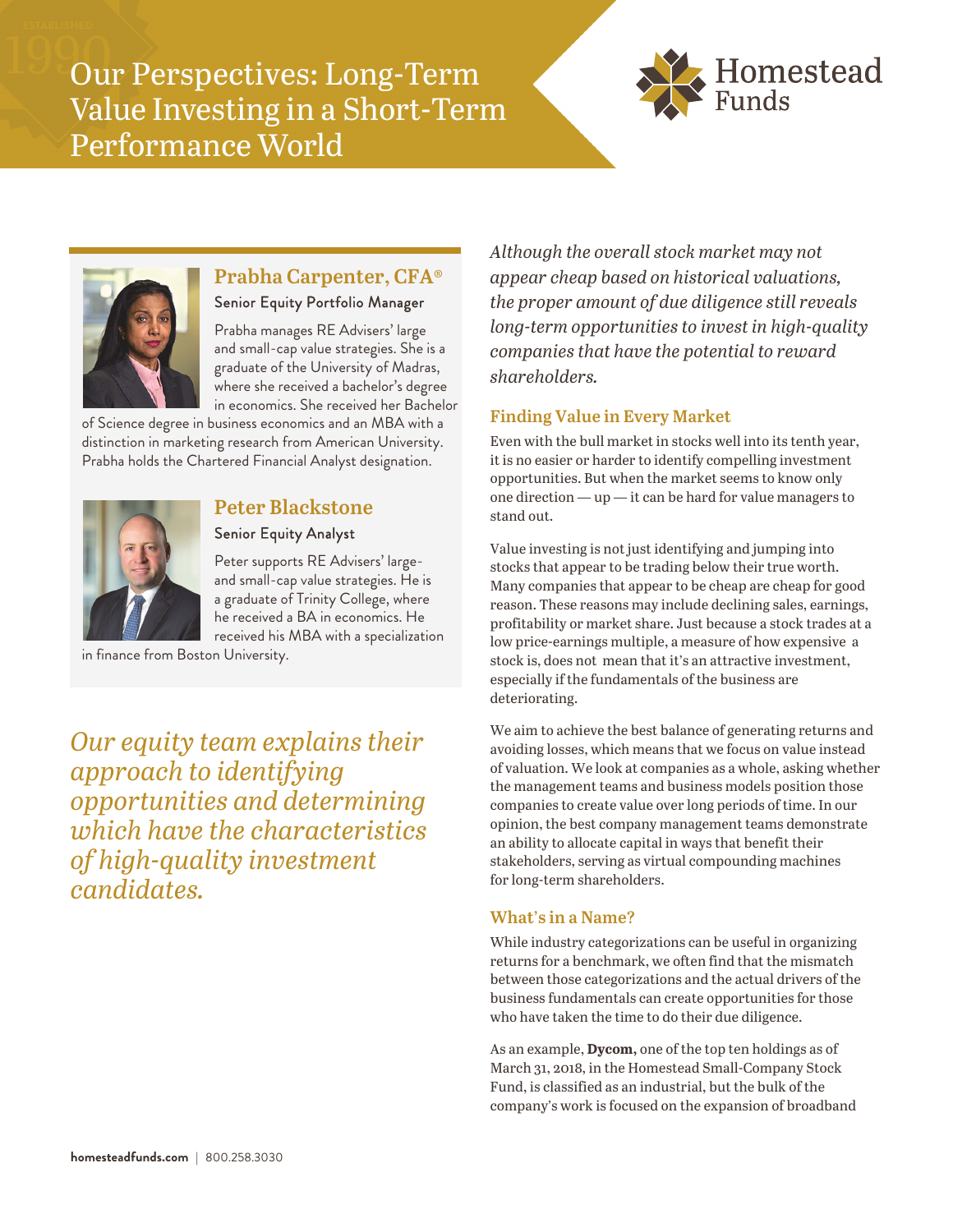telecommunications. Similarly, **Visa,** one of the Homestead Value Fund's top holdings as of March 31, 2018, is classified as an information technology company, but we'd argue that it is a financial services company because it receives a fee each time a cardholder makes a purchase with a Visa card.

A foundation of our approach to stock selection has always been a willingness to seek out situations in which we can benefit from endurable long-term trends and partner with capable managers. We go where there is value, unconstrained by arbitrary sector and industry classifications which can obscure the true drivers of a business.

#### **Disruption Across Sectors**

We also seek out companies that understand how to manage disruptive innovation. It is our belief that disruption is about more than developing amazing technology. Companies must also be focused on their customers' needs, otherwise they are at as much risk of falling victim to the disruption, as they are of capitalizing on it. Anytime an established process can be replaced by another better, faster or cheaper option, there are repercussions, but improvements that deliver better value to customers have greater potential for true disruption.

For example, online shopping continues to grow and reshape the retail landscape, but rather than buying the retailers, we're finding opportunities among trucking companies like **Werner Enterprises** that have proven themselves to be highly adaptable to the booming market for delivery logistics. They literally drive the growth of online commerce. Trucking is a large but inefficient industry where trucks are often underutilized, resulting in higher trucking costs for retailers. Werner is a leader in fleet efficiency, helping their customers take advantage of new technology that keeps supply chains in synch with customer demand.

*Our management team seeks to invest in quality, sustainable businesses and to build a welldiversified portfolio that yields a competitive advantage over the long haul.* 

#### **Rewarding Patient Investors**

These graphs show the net cumulative returns for the Value and Small-Company Stock Fund versus their benchmarks over the past 20 years, a time frame that included different economic and market conditions. The cumulative return is the percentage increase or decrease of the fund for the indicated time frame.

#### Value Fund vs S&P 500 Value Index



Source: Bloomberg, net cumulative returns for the past 20 years. Fund's inception date is November 19, 1990

#### Small-Company Stock Fund vs Russell 2000 Index



Source: Bloomberg, net cumulative returns for the past 20 years. Fund's inception date is March 04, 1998

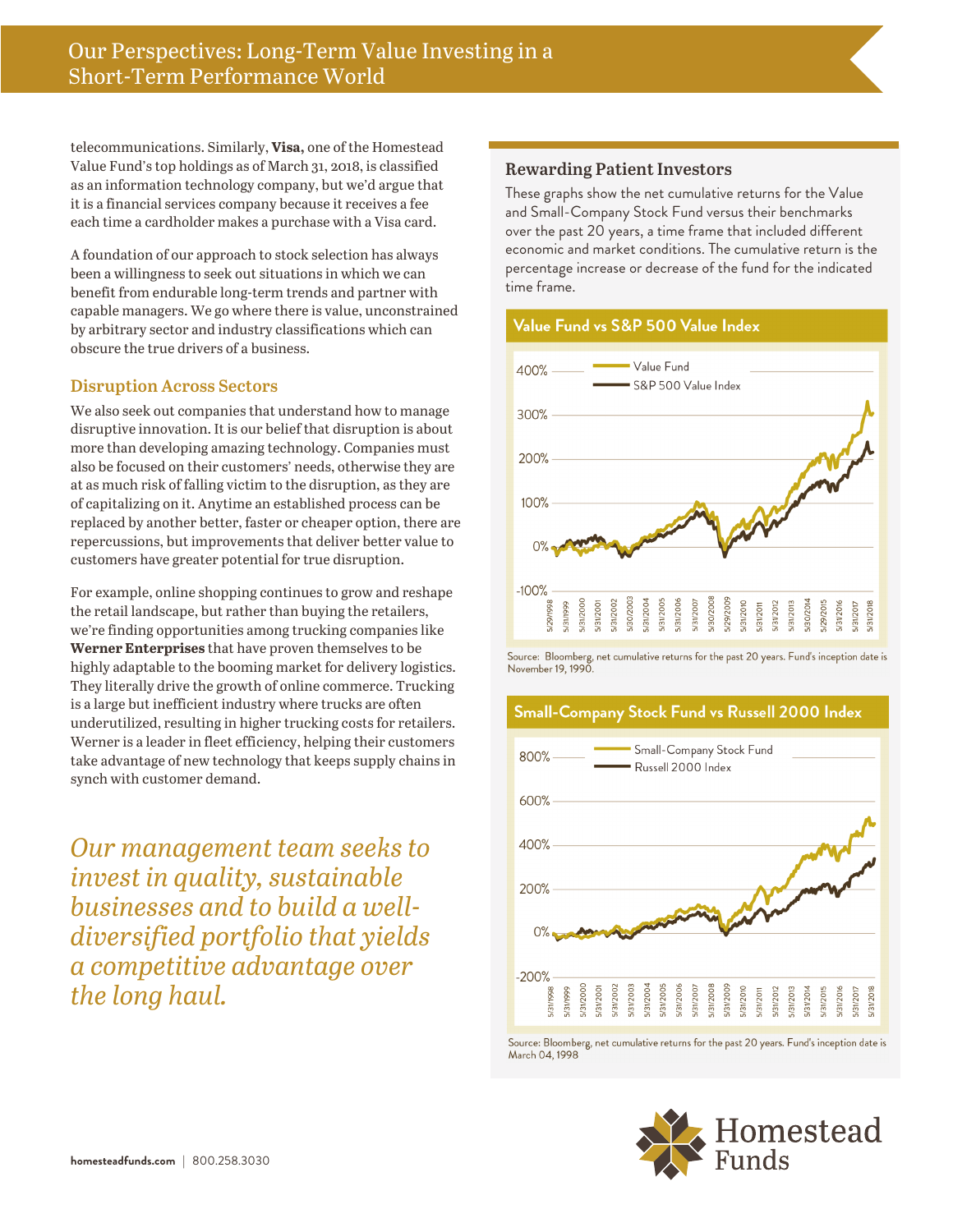**TE Connectivity** also embodies our approach to finding a lower-risk way to invest in innovative technologies. The sensor maker's devices are in high demand as the Internet of Things (IoT), an enormous network of objects and machines, requires the collection of vast amounts of data via sensors. This is a case where we're investing in the typically highgrowth, high-risk IT industry, but doing it with a typically lower risk manufacturing company.

#### **Searching For Catalysts**

Our process is based on fundamental research, so we consider a host of qualitative and quantitative factors. One of the most important factors is a catalyst for growth examples include corporate events like a spinoff or merger, major legislative or regulatory policy change that affect the business or an experienced management team launching an entrepreneurial enterprise.

**Leidos,** an information technology outsourcing company specializing in government contracts, with an emphasis on defense and intelligence work that was spun out of SAIC. After its split, Leidos bought Lockheed Martin's IT consulting business, boosting share and efficiency in the government market.

Legislative and regulatory changes over the past year have been beneficial for the financial sector. This is especially true for smaller banks, which have had a comparatively more difficult time than big banks in keeping up with requirements of the Dodd Frank Wall Street Reform and Consumer Protection Act, the Consumer Financial Protection Bureau and other stringent government oversight coming out of the financial crisis. **Texas Capital Bancshares** is a beneficiary of the trend toward less regulation, not only in banking, but for small business in general, stimulating loan demand from customers. **Encore Capital Group,** by contrast, benefits

*We look at companies as a whole, asking whether the management teams and business models position those companies to create value over long periods of time.* 

from tighter regulation. The company buys charged off debt, and attempts to collect those debts. When new rules restricted their ability to contact debtors, and imposed heavy fines for violations, Encore established a first-rate compliance process and used that as a competitive advantage to gain market share.

# **Staying On Top Of Our Stocks**

Deciding if and when to sell is just as important as making the decision to buy a stock. We are patient, long-term investors, and while we try to minimize turnover in the funds (because taxes and transaction costs diminish returns over time); we constantly evaluate the stocks we own, and compare them to other opportunities in the market. As long as valuation remains reasonable, fundamentals show improvement and we still have faith in management, we are likely to continue holding the stock to take part in the long-term value creation process.